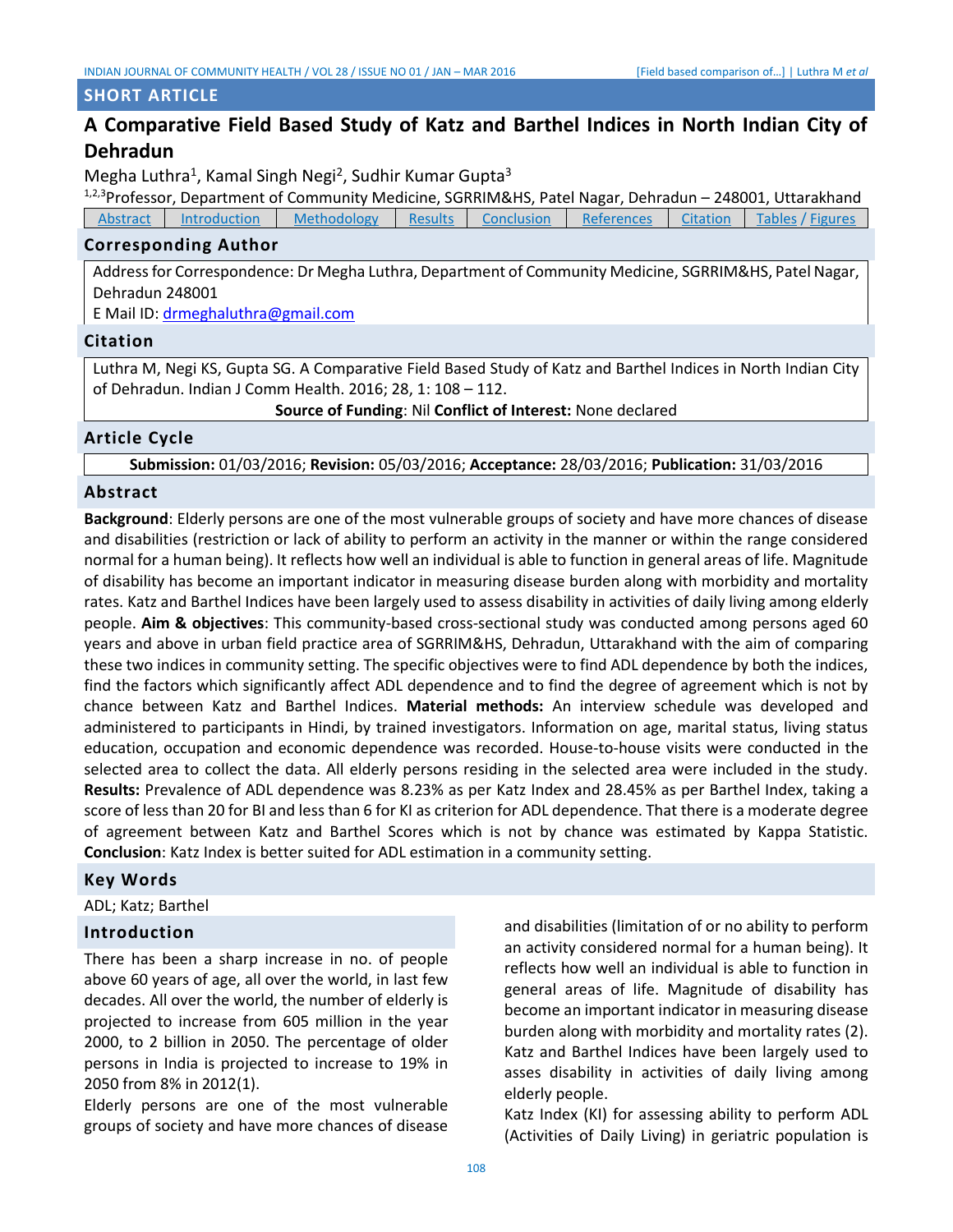easy to use and most effectively used in a variety of care settings (3). Barthel Index (BI) has also been recommended for functional assessment in older age group particularly in the hospital set up, but it has the following limitations:

- 1. The items on this index are too clear-cut to allow for variations in functional abilities of older individuals over a period of time, e.g. toileting items only look at the functions over the preceding week while these functions are capable of variation over a longer time span and may be influenced by environment and equipment available (4,5).
- 2. There is evidence that BI might be less reliable when older persons with cognitive impairment are interviewed (6).

Both these indices do not take into account potential measurement errors due to self-reported format (7). However, very few studies have been done to compare Katz Index versus the Barthel Index in the community setting especially in India. (3)

## **Aims & Objectives**

- 1. To find ADL dependence by both the indices.
- 2. To find the factors which significantly affect ADL dependence.
- 3. To find the degree of agreement which is not by chance between Katz and Barthel Indices. This can lay to rest any remaining doubts about the efficacy of usage of KI in the community setting

#### <span id="page-1-0"></span>**Material and Methods**

This study conducted among persons aged 60 years and above in urban field practice areas of SGRRIM&HS, Dehradun, Uttarakhand is a community based cross-sectional study. There are 13 colonies with a total population of 12,040 in this area. There is a record of all individuals residing in these colonies which is regularly updated with birth, death and migration data. The study was conducted from June 2015 to December 2015.

An interview schedule was developed and administered to participants in Hindi, by trained investigators. Information on age, marital status, living status education, occupation and economic dependence was recorded. Criterion for financial dependence was if he/she had personal income or monetary benefit from a social scheme that was sufficient to maintain himself/herself. The person was considered financially dependent, if dependent for expenses on other family members or income from any source was not sufficient to maintain

himself/herself. Pre diagnosed disease condition was recorded if the participant had a doctor's/ registered medical practitioner's prescription for hypertension, diabetes, coronary artery disease, renal insufficiency, chronic obstructive pulmonary disease (COPD) etc. Adequacy of treatment was judged on the basis of compliance to the prescribed regimen. Treatment was considered adequately taken if the subject was taking medicines as and when written by the doctor for the correct duration.

ADL dependence was defined, for the purpose of this study, as having dependence in activities of daily living as assessed by using Katz as well as Barthel ADL questionnaire. The participant was considered as ADL dependent if she/he had a score of less than 20 in Barthel questionnaire and less than 6 in Katz questionnaire.

House-to-house visits were conducted in the selected area to collect the data. All elderly persons residing in the selected area were included in the study. Older persons who had been living in the area for last 6 months were considered residents and included in the study. Living status was migratory/ non migratory on the basis of residence of last 10 years. Temporary guests were excluded from the study. Participants who did not verbally consent to participate or who were not available in spite of three consecutive house visits were taken as nonresponders and excluded.

Data was entered in SPSS version 23.0 and transferred to Epi info version 6.0 for statistical analysis. All socio-demographic variables, prediagnosed disease conditions, presence of treatment and adequacy of treatment were tested for association with ADL dependence. Chi Square test was applied as test of significance and Kappa statistic was calculated for assessing degree of agreement between KI and BI.

## <span id="page-1-1"></span>**Results**

A total of 485 elderly persons were interviewed out of which 254 (52.37%) were females and 231(47.63%) males. 381(78.56%) of the elderly belonged to age group of 60-74 years followed by 84 (17.32%) in age group of 75-84 years and 20 (4.12%) in age group of 85 years and above. 302(62.27%) elderly persons were married with 177 (36.49%) widows and widowers. 405 (83.51%) subjects had been living in the area for more than 10 years and 190 (39.18%) were financially independent. Proportion of ADL dependence was 8.23% as per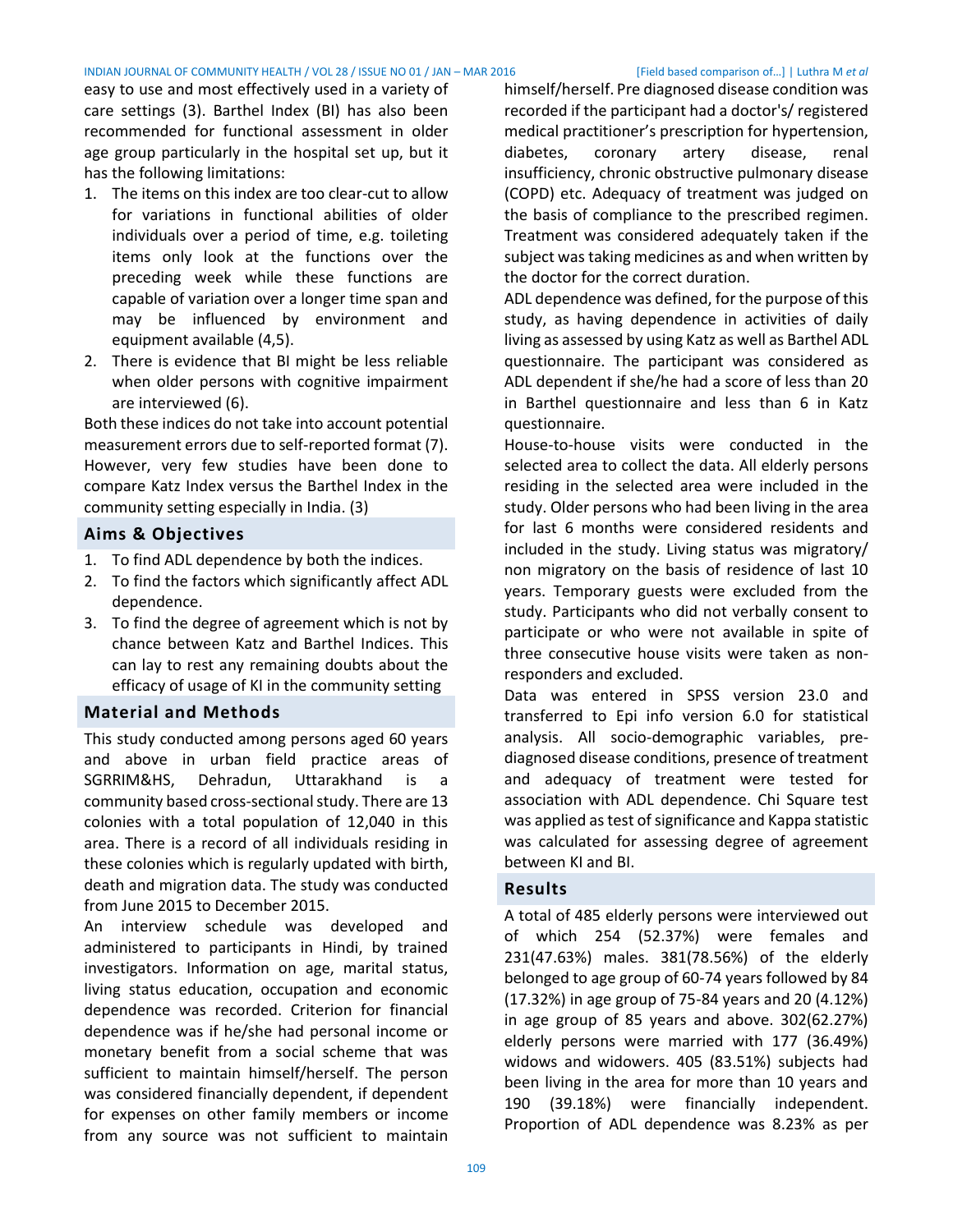Katz Index and 28.45% as per Barthel Index, taking a score of less than permitted maximum in at least one of ADL listed in Katz or Barthel questionnaire as criterion for functional disability.

[Table 1](#page-4-0) shows that when age groups were cross tabulated with Katz Index score, 6.29% of elderly in age group 60-74 year olds had some ADL dependence as compared to 15.48% of elderly in age group of 75-84 and 15.0% of elderly in age group 85 and above. As per Barthel Index score, 24.67% of elderly in age group 60-74 year olds had some ADL dependence as compared to 41.67% of elderly in age group 75-84 and 45.0% 85 and above age group subjects. This difference was statistically significant  $(p<0.05)$ .

[Table 2](#page-4-1) shows that when living status was cross tabulated with Katz Index score, 15.0% migratory subjects had some ADL dependence as compared to 6.91% other subjects. [Table 3](#page-4-2) shows that as per Barthel Index score, 62.5% migratory subjects had some ADL dependence as compared to 23.71% other subjects. This difference was found statistically significant(p<0.01).

In this study 268 (55.26%) study participants reported a pre-diagnosed disease condition out of whom 220 (82.09%) were taking some treatment. Out of these 220, 146 (66.36%) were taking adequate treatment i.e. treatment as prescribed by a registered medical practitioner. [Table 4](#page-4-3) shows that when pre diagnosed disease conditions were crosstabulated with Katz Index score, 10.45% diseased subjects had some ADL dependence as compared to 5.53% apparently healthy subjects. [Table 5](#page-4-4) shows that as per Barthel Index score, 36.94% diseased subjects had some ADL dependence as compared to 17.97% apparently healthy subjects. This difference was found statistically significant (p< 0.05, p<0.01).

[Table 6](#page-4-5) shows that as per Barthel Index score, 35.91% who were receiving treatment from registered medical doctor had some ADL dependence as compared to 22.26% subjects not receiving any treatment. This difference was found statistically significant (p<0.01).

[Table 7](#page-4-6) shows that when adequacy of treatment received was cross tabulated with Katz Index score, 13.03% subjects who taking treatment as prescribed by doctor had some ADL dependence as compared to 10.81% subjects not taking treatment as prescribed by doctor. [Table 8](#page-4-7) shows that as per Barthel Index score, 45.21% who were taking treatment as prescribed by doctor had some

functional disability as compared to 39.19% subjects not taking treatment as prescribed by doctor. This difference was statistically significant (p<0.01).

[Table 9](#page-4-8) shows that there is a moderate degree of agreement between Katz and Barthel Scores which is not by occurred chance.

# **Discussion**

The present study compares the prevalence of ADL dependence among elderly persons in urban area as determined by Katz and Barthel indices and also highlights the degree of agreement between these scores which is not occurred by chance. Various associations of ADL dependence with sociodemographic variables, pre-diagnosed disease conditions, presence and adequacy of treatment were also determined by using chi square test. The degree of agreement between Katz and Barthel indices was determined by applying Kappa Statistic. Prevalence of ADL dependence was 8.23% as per Katz Index and 28.45% as per Barthel Index. A search of relevant literature revealed that in a study from another hilly state of North India, prevalence of ADL disability by Katz Index was only 5.5% (8). In a study from Faridabad (Haryana), prevalence of functional disability (using Barthel index with presence of visual and hearing impairment) was 37.4% (2).

In a community-based study from West Bengal using only ADL scale, 16.16% elderly persons were found to be functionally disabled (9). Another communitybased study from rural Tamil Nadu reported a prevalence of functional disability of 22% using the same scale and other impairment criteria (10).

A further reading into methodologies revealed that wide variation in prevalence is due to various scales used and sometimes inclusion of other criteria like vision and hearing impairment is there.

When age groups were cross tabulated with Katz Index score, 6.29% 60-74 year olds had some ADL dependence as compared to 15.48% 75-84 and 15.0% 85 and above age group subjects. On the other hand, as per Barthel Index score, 24.67% 60-74 year olds had some ADL dependence as compared to 41.67% 75-84 and 45.0% 85 and above age group subjects.

When living status was cross tabulated with Katz Index score, 15.07% migratory subjects had some ADL dependence as compared to 6.91% nonmigratory subjects. On the other hand, as per Barthel Index score, 62.5% migratory subjects had some ADL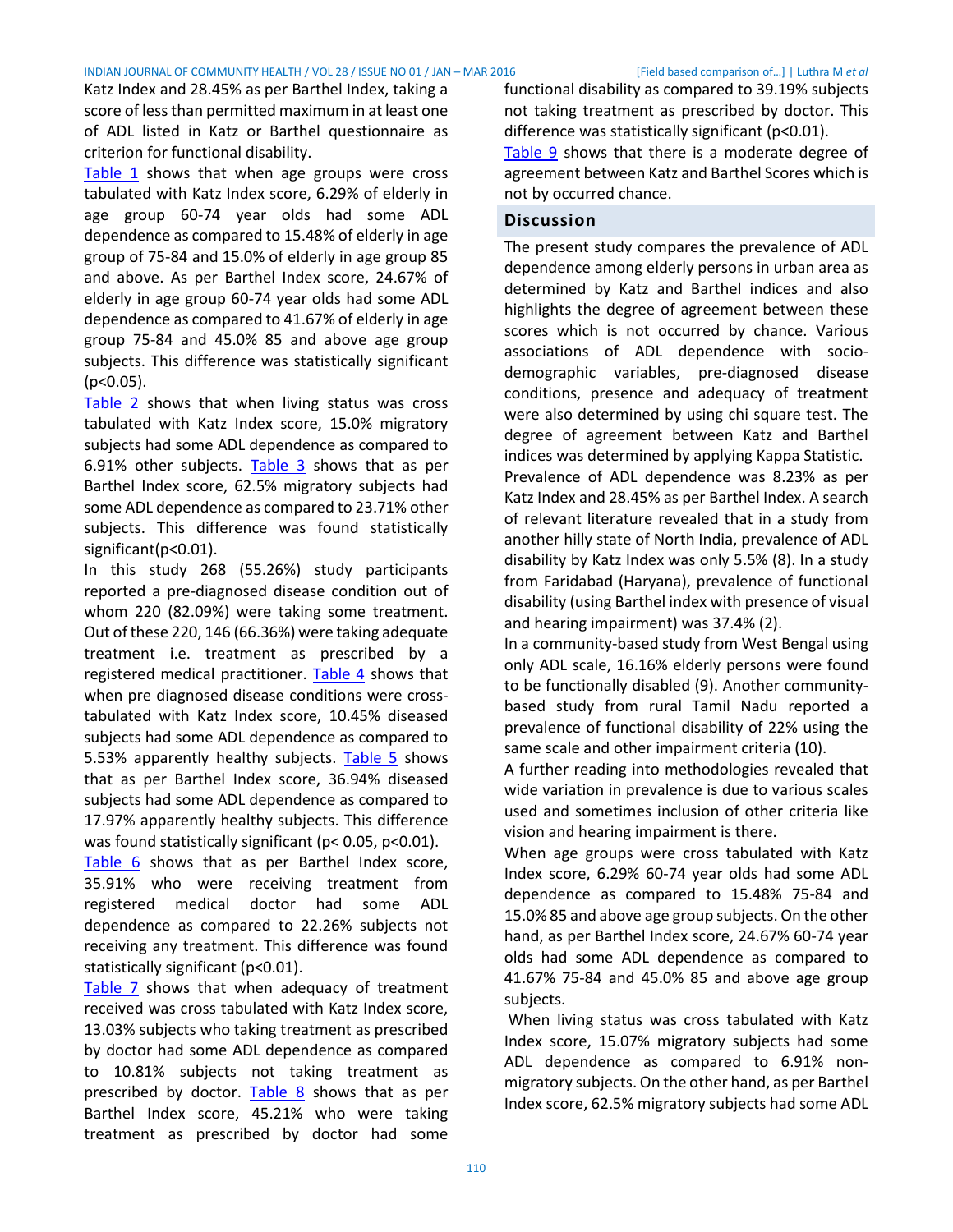dependence as compared to 21.73% non-migratory subjects.

When pre diagnosed disease conditions were crosstabulated with Katz Index score, 10.45% diseased subjects had some ADL dependence as compared to 5.53% apparently healthy subjects. On the other hand, as per Barthel Index score, 36.94% diseased subjects had some ADL dependence as compared to 17.97% apparently healthy subjects.

When treatment received was cross tabulated with Barthel Index score, 35.91% who were receiving treatment from had some ADL dependence as compared to 22.26% subjects not receiving any treatment.

When adequacy of treatment received was cross tabulated with Katz Index score, 13.03% subjects who taking treatment as prescribed by doctor had some functional disability as compared to 10.81% subjects not taking treatment as prescribed by doctor. On the other hand, as per Barthel Index score, 45.21% who were taking treatment as prescribed by doctor had some functional disability as compared to 39.19% subjects not taking treatment as prescribed by doctor.

Age, living status, pre diagnosed morbidity and adequacy of treatment received are significantly associated with Katz scores while age, living status, pre diagnosed morbidity, whether treatment is received and adequacy of treatment received are significantly associated and Barthel scores (p<0.05).

That there is a moderate degree of agreement between Katz and Barthel scores which is not by chance as estimated by of Kappa Statistic (11).

# <span id="page-3-0"></span>**Conclusion**

Prevalence of ADL dependence was 8.23% as per Katz Index and 28.45% as per Barthel Index, taking a score of less than 20 for BI and less than 6 for KI as criterion for ADL dependence. That there is a moderate degree of agreement between Katz and Barthel Scores which is not by chance as estimated by Kappa Statistic. Hence, as derived from observation of several previous authors and (12), Katz Index is better suited for ADL estimation in a community setting.

This underlines a need to strengthen health care facilities for the elderly persons. Community-based programs should have good share for prevention of disability and adequate treatment of chronic diseases. Management of chronic conditions should take care of the accompanying ADL dependence with

corresponding training of health workers to recognize and tell the patient how to deal with the same.

# **Recommendation**

Katz index is more suited for use in a community setting for ADL dependence in geriatric age group.

# **Limitation of the study**

Due to logistic constraints a rural urban comparison could not be carried out.

# **Relevance of the study**

Removes doubt as to which index should be used in field for testing ADL dependence in geriatric age group.

# **Authors Contribution**

ML: Concept Designing, acquisition, analysis, interpretation of data; KSN: Drafting Article and critically reviewing manuscript; SG: Final approval of the manuscript.

# <span id="page-3-1"></span>**References**

- 1. Population ageing and development 2012. United Nations population Division. Available from: [http://www.un.org/en/development/desa/population/pu](http://www.un.org/en/development/desa/population/publications/pdf/ageing/2012PopAgeingandDev_WallChart.pdf) [blications/pdf/ageing/2012PopAgeingandDev\\_WallChart.p](http://www.un.org/en/development/desa/population/publications/pdf/ageing/2012PopAgeingandDev_WallChart.pdf) [df](http://www.un.org/en/development/desa/population/publications/pdf/ageing/2012PopAgeingandDev_WallChart.pdf) (Last accessed on Dec5 2015)
- 2. Gupta P, Mani K, Rai SK, Nongkynrih B, Gupta SK. Functional Disability among elderly persons in a rural area of Haryana. Ind J Pub Health 2014; 58(1):11-16
- 3. Krishnappa L. Functional disability among elderly persons in a rural area: do we have the right assessment tool? Indian J Public Health. 2014 Oct-Dec;58(4):285-6. doi: 10.4103/0019-557X.146301. PubMed PMID: 25491525. [\[PubMed\]](http://www.ncbi.nlm.nih.gov/pubmed/25491525)
- Kaushal K. Using Barthel index for assessment of disability: a comment on functional disability among elderly persons in a rural area of Haryana. Indian J Public Health. 2014 Oct-Dec;58(4):284. doi: 10.4103/0019-557X.146300. PubMed PMID: 25491524. [\[PubMed\]](http://www.ncbi.nlm.nih.gov/pubmed/25491524)
- 5. A critique of Barthel index bi Jan Dewing. Available from [http://www.barthelindex.wikispaces.com.pdf](http://www.barthelindex.wikispaces.com.pdf/) (Last accessed on Dec 5 2015)
- 6. Sainsbury A, Seebass G, Bansal A, Young JB. Reliability of the Barthel Index when used with older people. Age aging 2005; 34:228-32
- 7. Hartigan I. A comparative review of the Katz ADL and the Barthel Index in assessing the activities of daily living of older people. Int J Older People Nurs. 2007 Sep;2(3):204-12. doi: 10.1111/j.1748-3743.2007.00074.x. PubMed PMID: 20925877.[\[PubMed\]](http://www.ncbi.nlm.nih.gov/pubmed/20925877)
- 8. Sharma D, Parashar A, Mazta SR. Functional status and its predictor among elderly population in a hilly state of North India. International Journal of health and Allied Sciences2014; 3(2): 159-163
- 9. Chakraborty D, Mandal PK, Manna N, Mallik S, Ghosh P. Chatterjee C *et al*. Functional disability and associated chronic conditions among geriatric populations in a rural